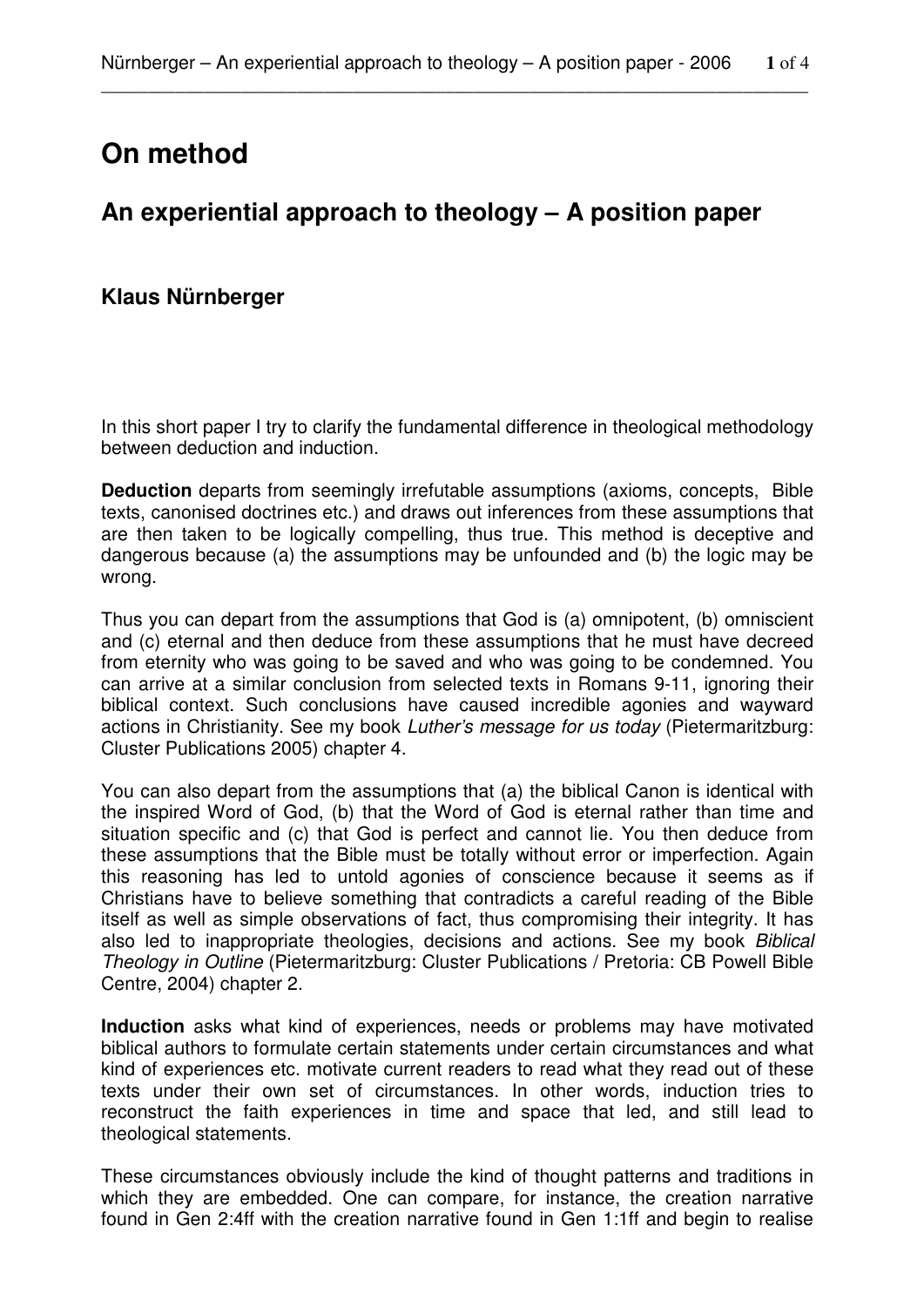that they respond to different kinds of questions in different situations and at different times in history. Gen 2 is very archaic and uses a highly symbolic language, while Gen 1 seems to respond to the Babylonian mythology which confronted the Jews during the exile. See my book Biblical Theology in Outline (Pietermaritzburg: Cluster Publications / Pretoria: CB Powell Bible Centre, 2004) chapter 12 for detail.

One can similarly trace back the term "Son of God" to a tradition, found for instance in ancient Egypt and in Psalm 2, that considers the king to be the representative of God on earth who is adopted by God as his son during the enthronisation ritual. This title was applied to Christ because he was believed to be the messianic king promised by the prophets. Seen in this light, it would be problematic to deduce metaphysical statements about the eternal nature of Christ from the concept. It simply meant that God acted and acts authoritatively and redemptively through Christ, the messianic king.

#### **Historical shifts**

A crude sketch of historical developments in theological methodology may put things into perspective. Since the Middle Ages there were the following major shifts in methodology. Steps 1-3 I have gleaned from a philosophical text book:

1. Concepts are real and independent of things (Latin: universalia sunt realia; universalia sunt ante res). Plato is the father of this approach. Anselm of Canterbury was the most prominent Christian scholar in this school of thought.

2. Concepts are real but located in things (Latin: *universalia sunt realia; universalia* sunt in rebus). Aristotle is the father of this approach. Thomas Aquinas is the most prominent Christian scholar in this school of thought.

3. Concepts are mere names (Latin: universalia sunt nomina; universalia sunt post res). This school is called "nominalism". Its most important representatives are William of Occam and Duns Scotus.

It is at this stage that concepts are taken to be abstractions from reality and have to be linked to the realities they refer to if they are to carry significance. Ontology (the approach that concentrates on "being" rather than events and actions) becomes suspect as a set of abstraction from actual entities and events as experienced in time and space into ostensibly timeless and universally valid propositions.

Thus the statement "God is love" is no longer taken to be a metaphysical description of God, but an abstraction from experiences in which God had acted redemptively in Christ in concrete situations of need. Ontology absolutises the historically relative by attributing to it timeless and universal validity. Of course, such abstractions may have a pastoral function: "Because God has shown himself to be a loving God in Christ, he will always be a loving God for you, whatever the circumstances."

However, the danger seen by experientially oriented theologians is that abstractions may become "reified" (= "made real", that is, taken to be concrete entities existing 'out there' in another sphere of reality) and then used as axioms from which further deductions are made that are not based one experienced reality.

It is in this sense that I used the term speculation in many of my works. I have come to believe that speculation in theology is unfounded in terms of the biblical witness,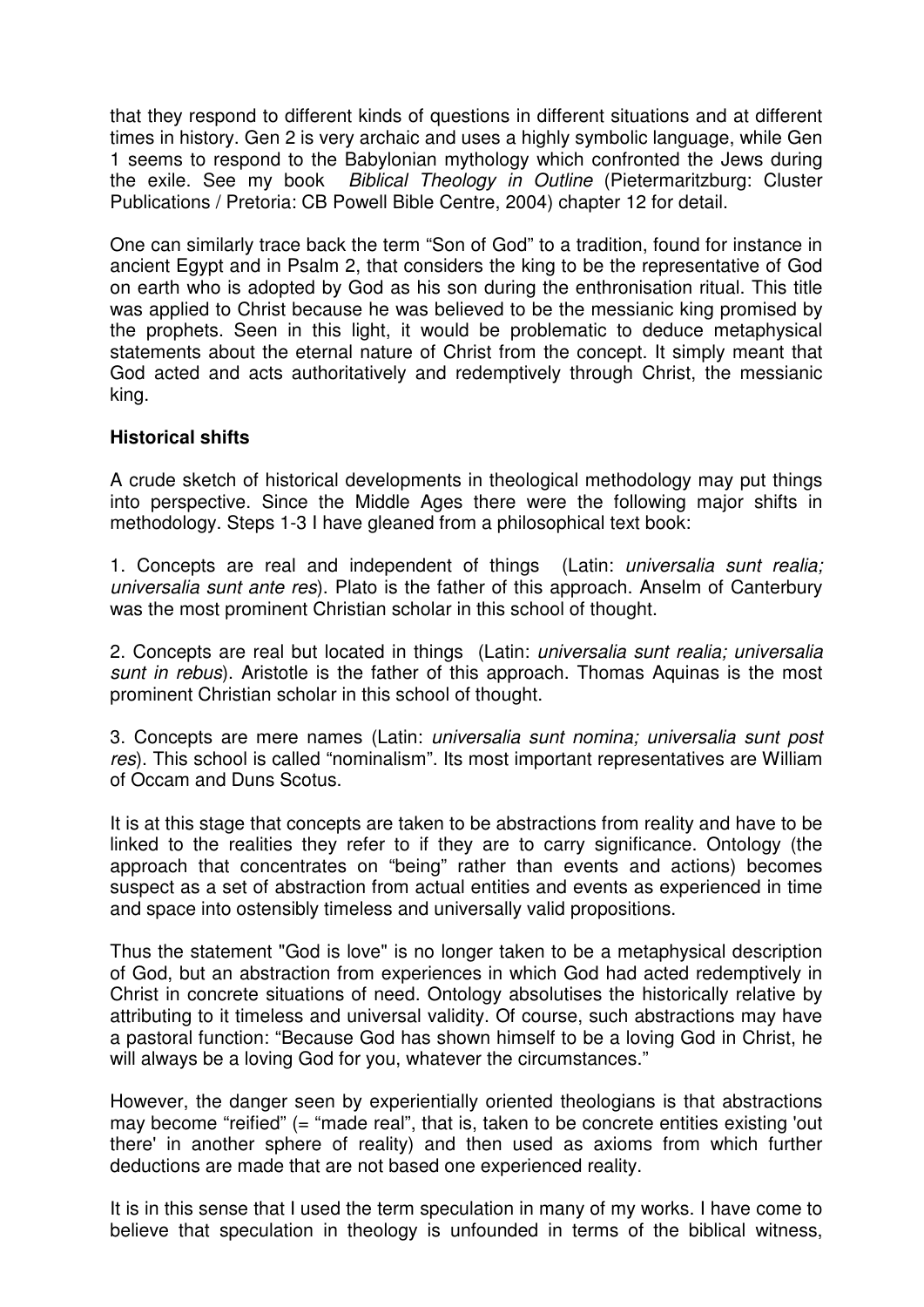deceptive in terms of the quest for truth, and counterproductive in terms of the plausibility of the Christian message in our experience oriented times.

The current usage of the word speculation suggests letting your imagination run wild, or anticipating future movements at the stock exchange in an irresponsible way. Because it tends to have negative connotations, those accused of speculation will often react defensively or aggressively. The point to be made, however, is that the deductive method is as problematic in theology as in other sciences. We need to derive theological statements from faith experiences, not from a metaphysical edifice.

4. During the Enlightenment the deductive approach changed into *rationalism*: true is what can be proved to be true by applying the laws of logical reasoning. Deductions are made from irrefutable axioms or assumptions. Philosophers in this school were Descartes, Spinoza, Leibniz and Wolff. Many theologians followed their lead.

5. The empiricist wing of the Enlightenment, in contrast, declared something to be true only if it could be shown to exist by sense perception and its technological extensions. However, for many of these thinkers insight is still located in our psyche and does not necessarily reflect objective reality. Philosophers of this school are Bacon, Locke, Berkeley and Hume.

 6. Kant's transcendentalism critiques both "pure rationalism" and "pure empiricism": Insight comes about when the brain processes sense perceptions according to the forms and categories located in the rational faculties of our brains. Objective reality as such is not accessible, we have only 'appearances', brain pictures, of reality.

At this stage it becomes clear that, because the existence of God is neither part of sense perception nor of our reason, it cannot be made plausible. According to Kant it is a practical assumption that underpins the validity of moral norms. It did not take long before even this assumption became suspect.

At this stage it became clear that our relation to God is based, not on reason nor on demonstrated fact, but on faith, that is, on trust. God becomes real to us if we dare to get involved in his creative power, his redemptive love and his comprehensive vision for the universe and our lives as proclaimed in the "Word of God".

#### **Modernity**

What we have observed so far is a gradual shift from deduction to induction. Modern developments in science and technology are based on induction. However, since Kant the experiential component of insight has been broadened considerably. Today even the products of imagination, obsessions, collective mindsets, traditions, internalised assumptions, convictions, values, norms, even visions are also taken to be 'real' (a) in the sense that they have consequences in the real world and (b) in the sense that they can be experimentally shown to exist in the hard wiring of our brain cells.

That does not mean, however, that their referents (the objective reality they are supposed to refer to) are also taken to be real. They are either abstractions or imaginations that are subjectively reified  $($  = taken to have objective reality). Those who have internalised the classical Trinitarian doctrine, for instance, take it to be an 'objective' reality somewhere beyond our earthly experience.